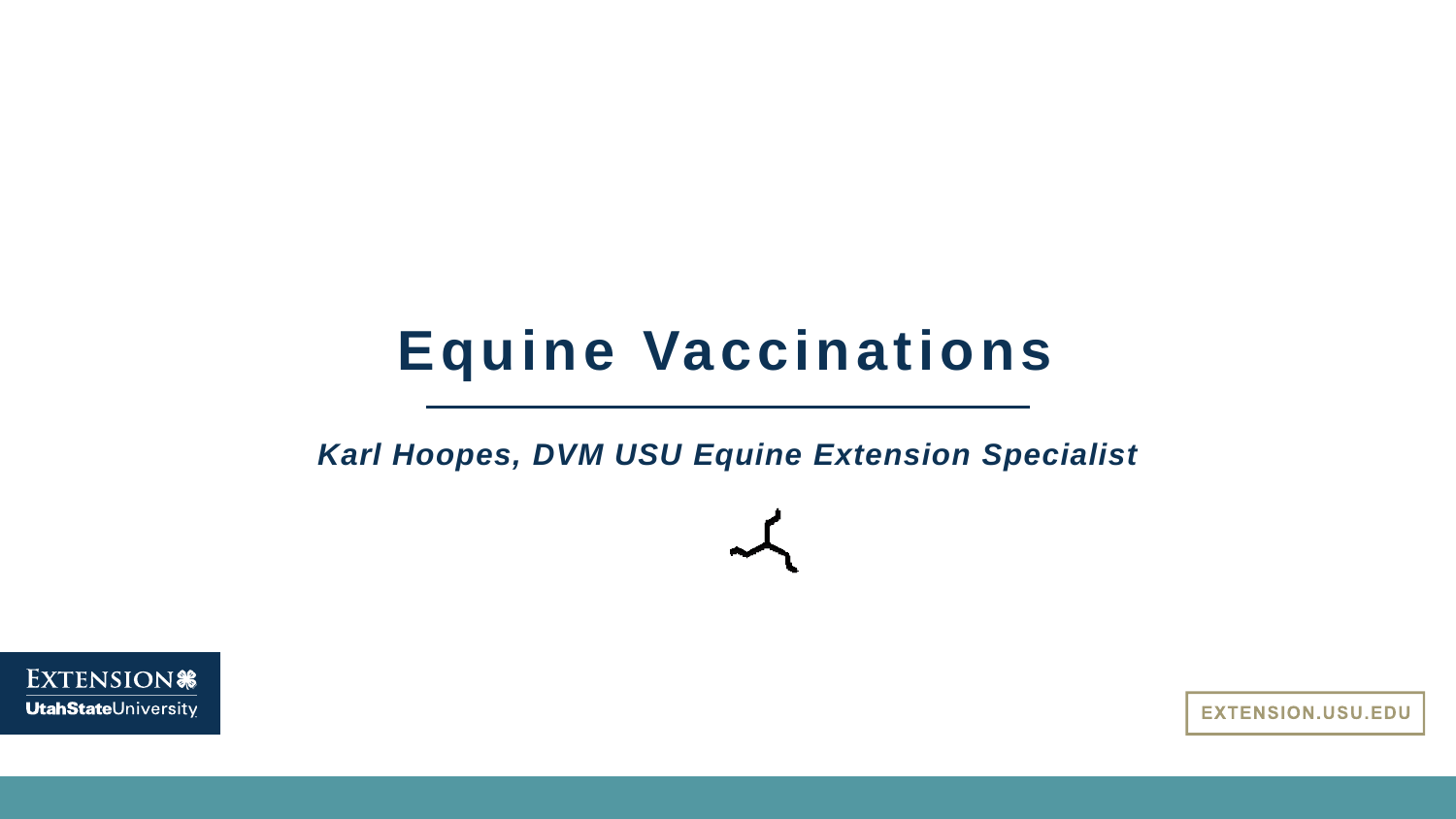# **Why vaccinate?**

- Minimally invasive
- Relatively inexpensive versus the disease
	- Prevention is always cheaper than treating disease
- Effective
- Results of disease can be catastrophic



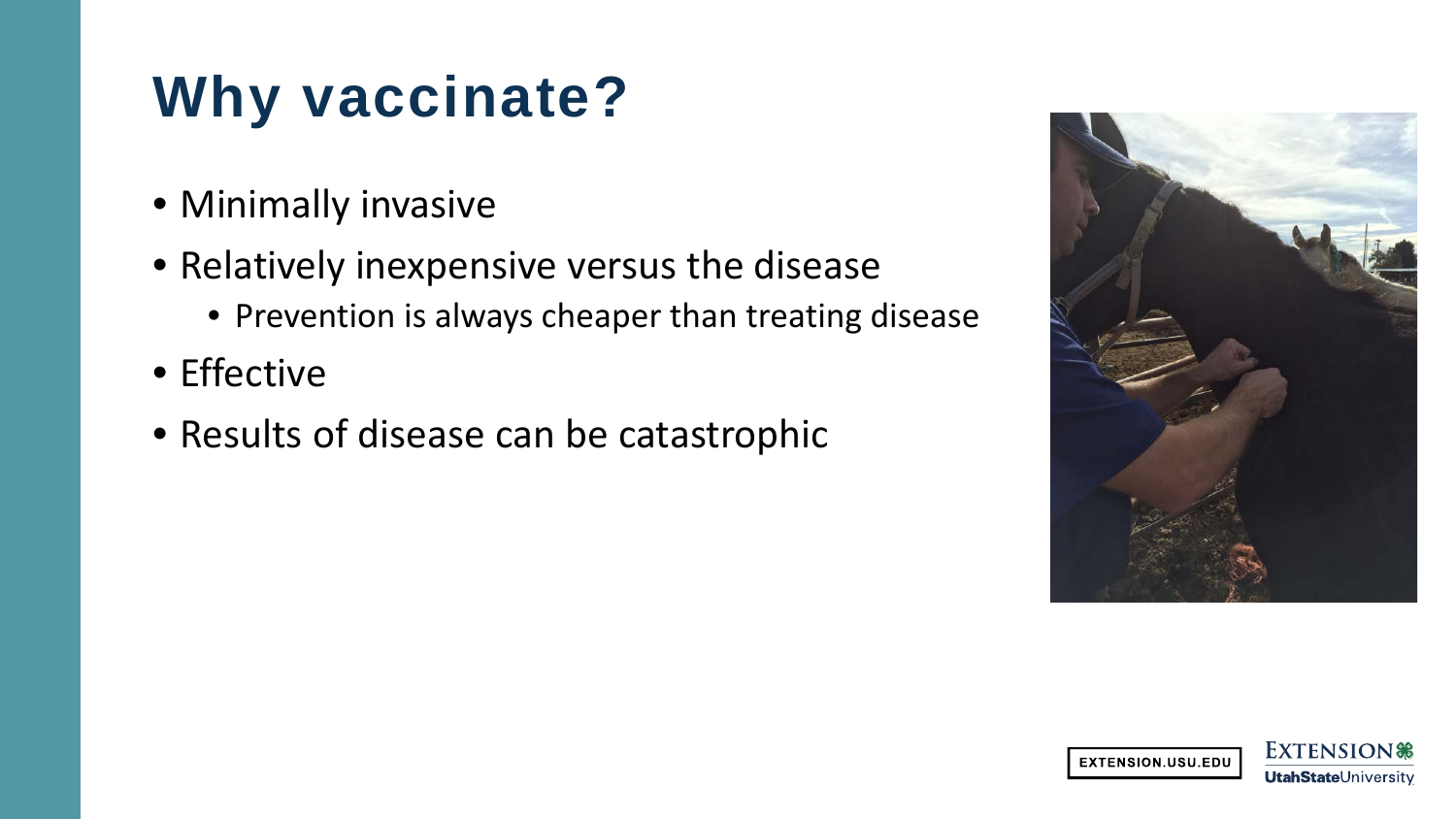#### **Why do most vaccines require a two shot initial series and annual booster?**

- Immune response
	- Initial (primary) response
		- Longer lag phase
		- Lower antibody response
	- Memory (amnestic response)
		- Shorter lag phase
		- Higher antibody response



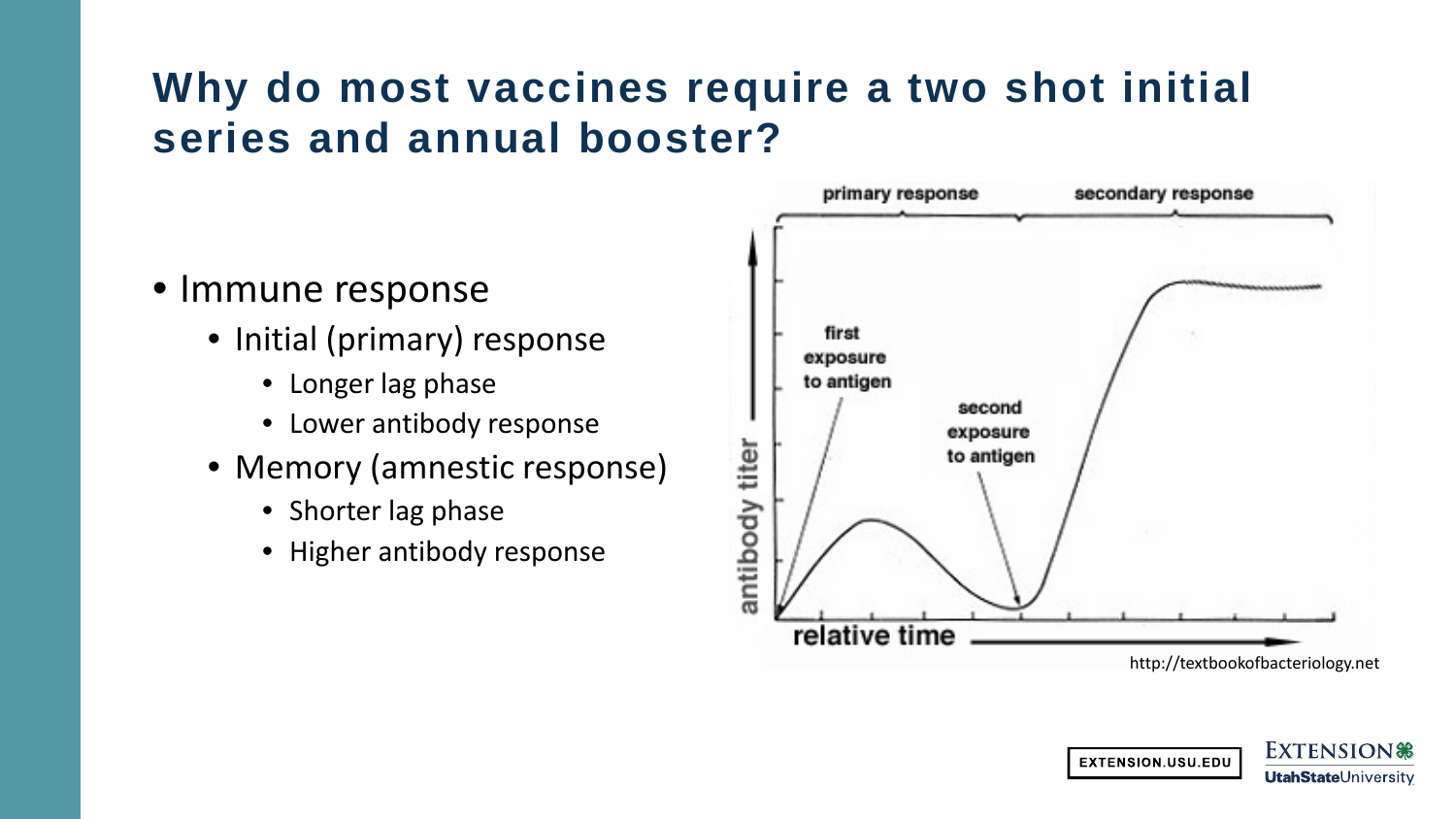# **Intramuscular injection sites**

- Neck
	- Avoid
		- spine
		- scapula
		- ligamentum nuche
- Thigh muscles
- Pectorals



Oregonequine.vetsourceweb.com

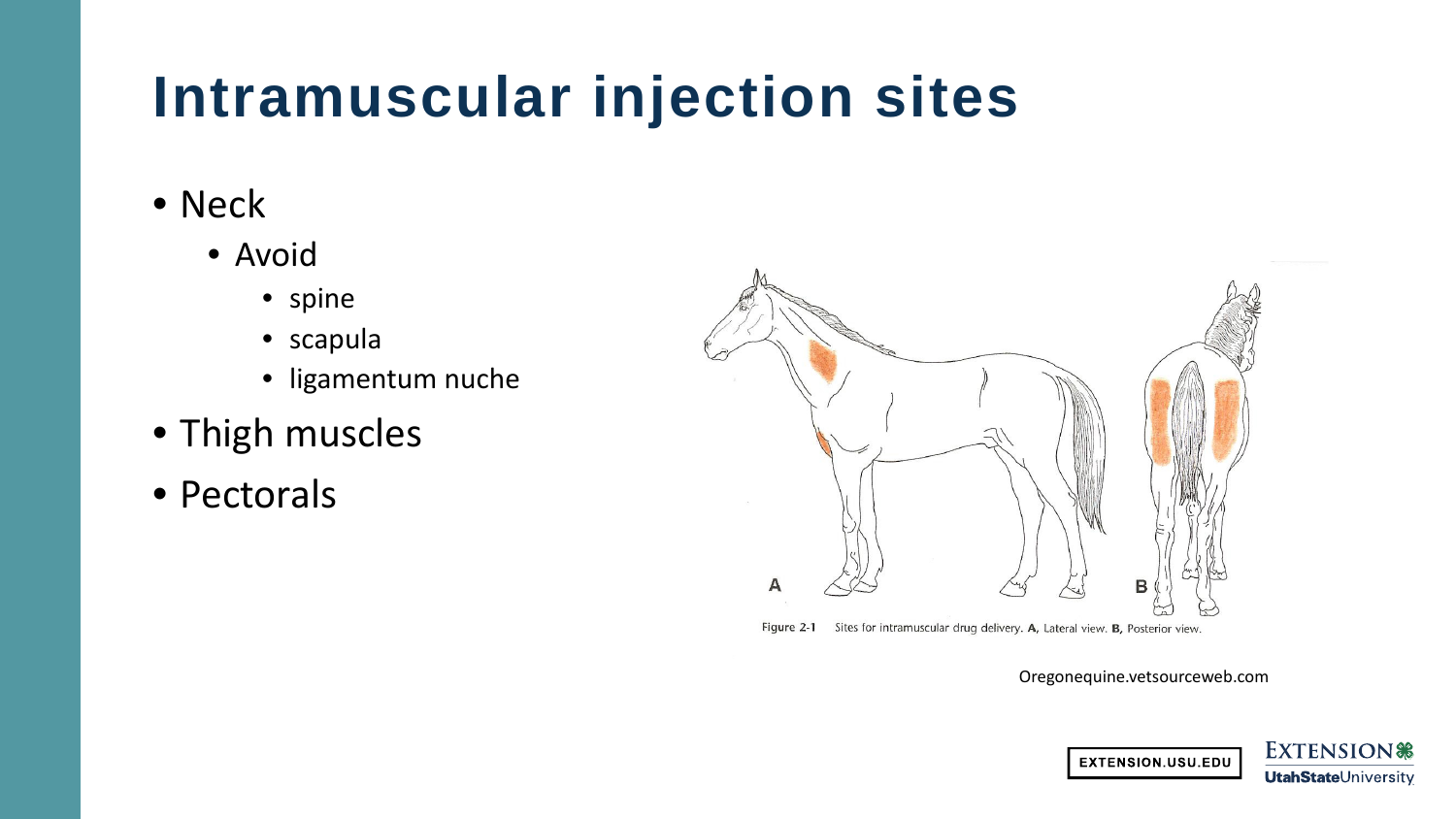#### **Why do we have vaccine failure or breakthrough?**

- No vaccine is 100% effective why?
	- Not the real thing
		- Equine Influenza Virus changes (shift and drift)
	- Immune system of animal may not be fully operational
		- Stress
		- Nutrition
		- Age
	- Environmental exposure may overwhelm the immune system
		- Exposed to pathogens at very high levels

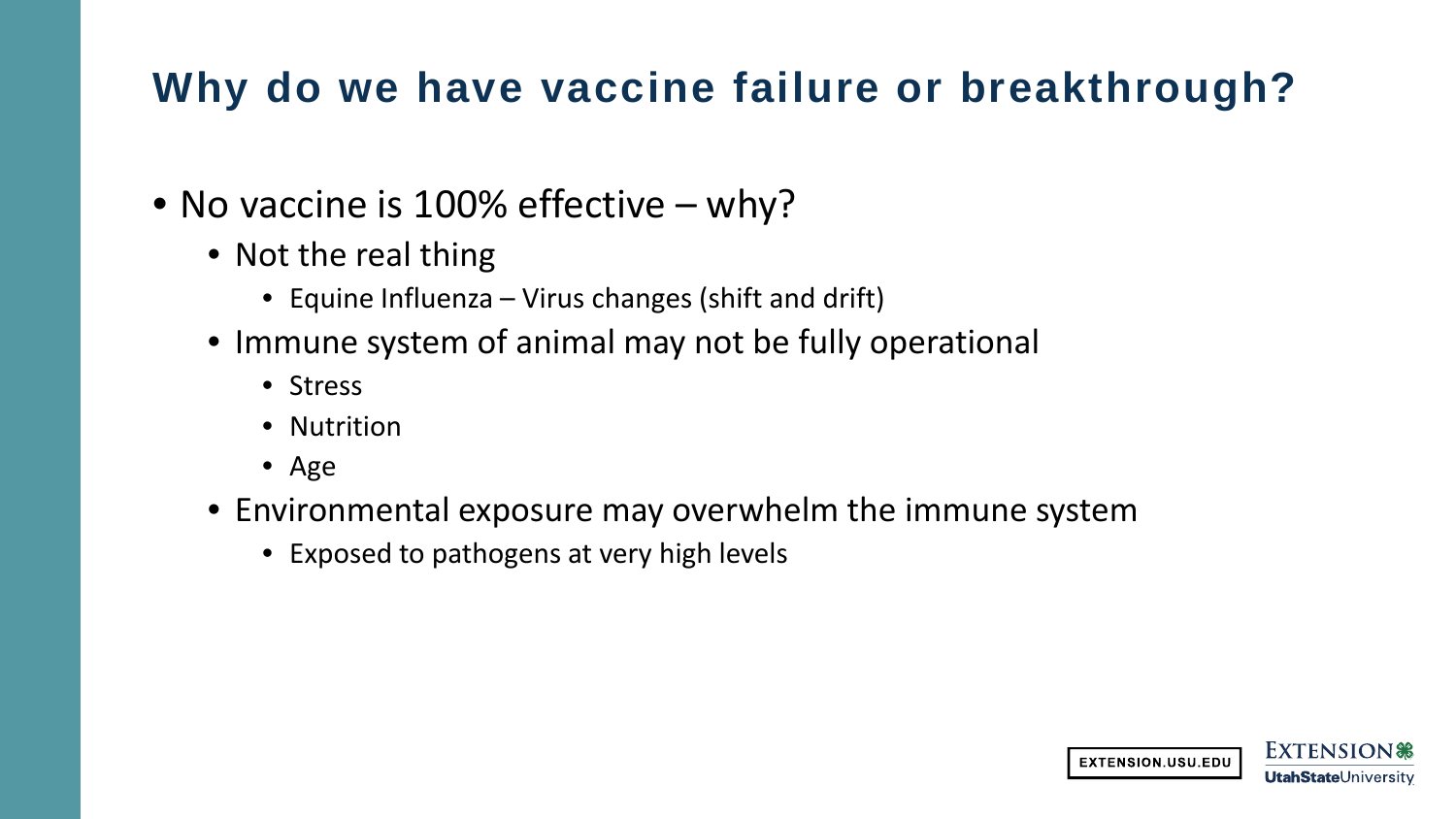# **Possible adverse reactions**

- Infections
	- Need for proper protocols
- Systemic Allergic Reaction
	- Veterinarian administered epinephrine
- Local reaction to adjuvant
	- Supportive care
	- Higher
- Injury to horse and handler



www.thehorse.com

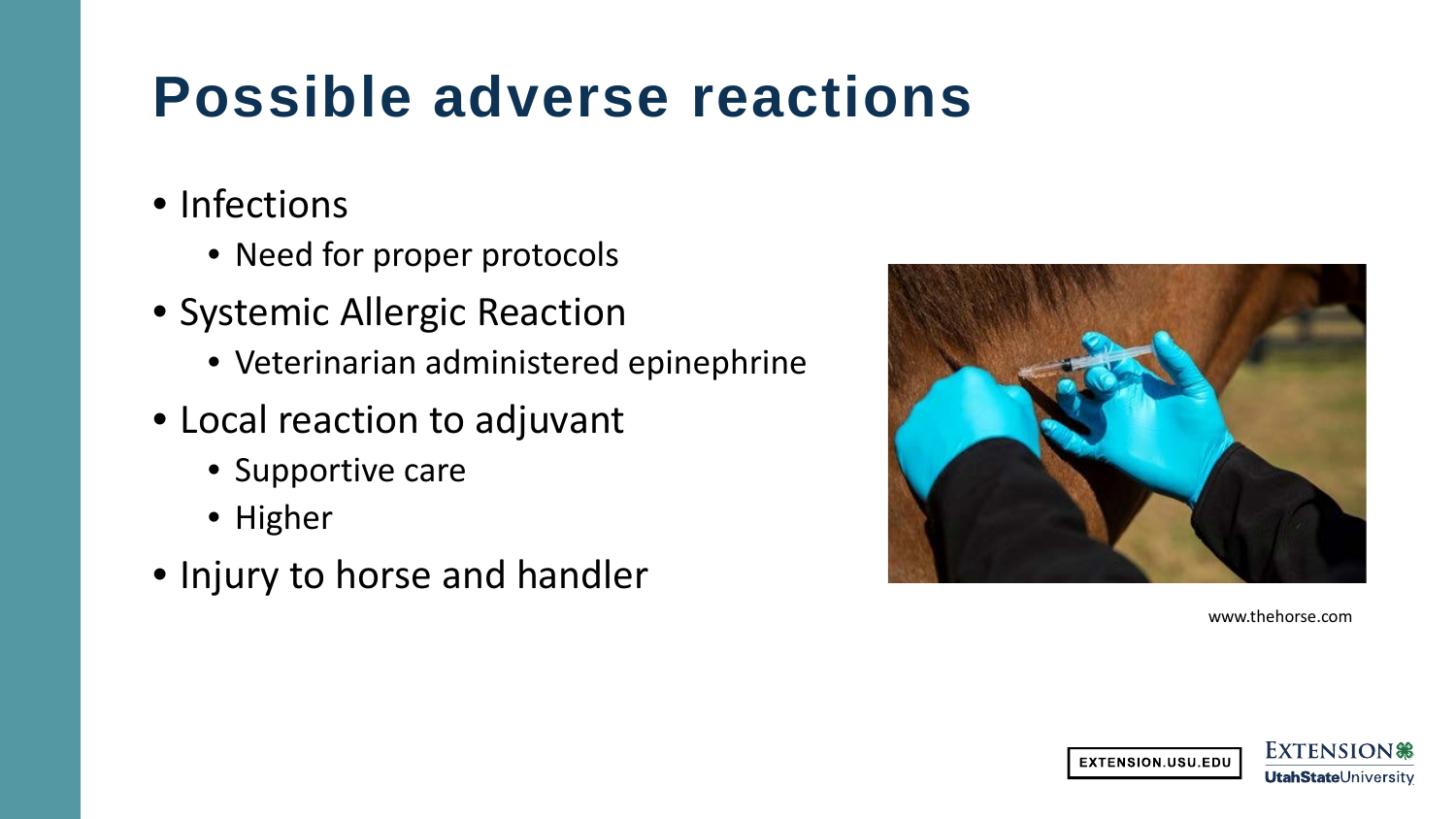# **Vaccinations Guideline**

#### • **American Association of Equine Practitioners**

• **Core vaccine** 



• These are vaccines that protect from diseases that are endemic to a region, those with potential public health significance, required by law, virulent/highly infectious, and/or those posing a risk of severe disease. Core vaccines have clearly demonstrated efficacy and safety, and thus exhibit a high enough level of patient benefit and low enough level of risk to justify their use in the majority of patients.

#### • **Risk-based vaccine**

• These are vaccinations included in a vaccination program after the performance of a risk-benefit analysis. The use of risk-based vaccinations may vary regionally, from population to population within an area, or between individual horses within a given population.

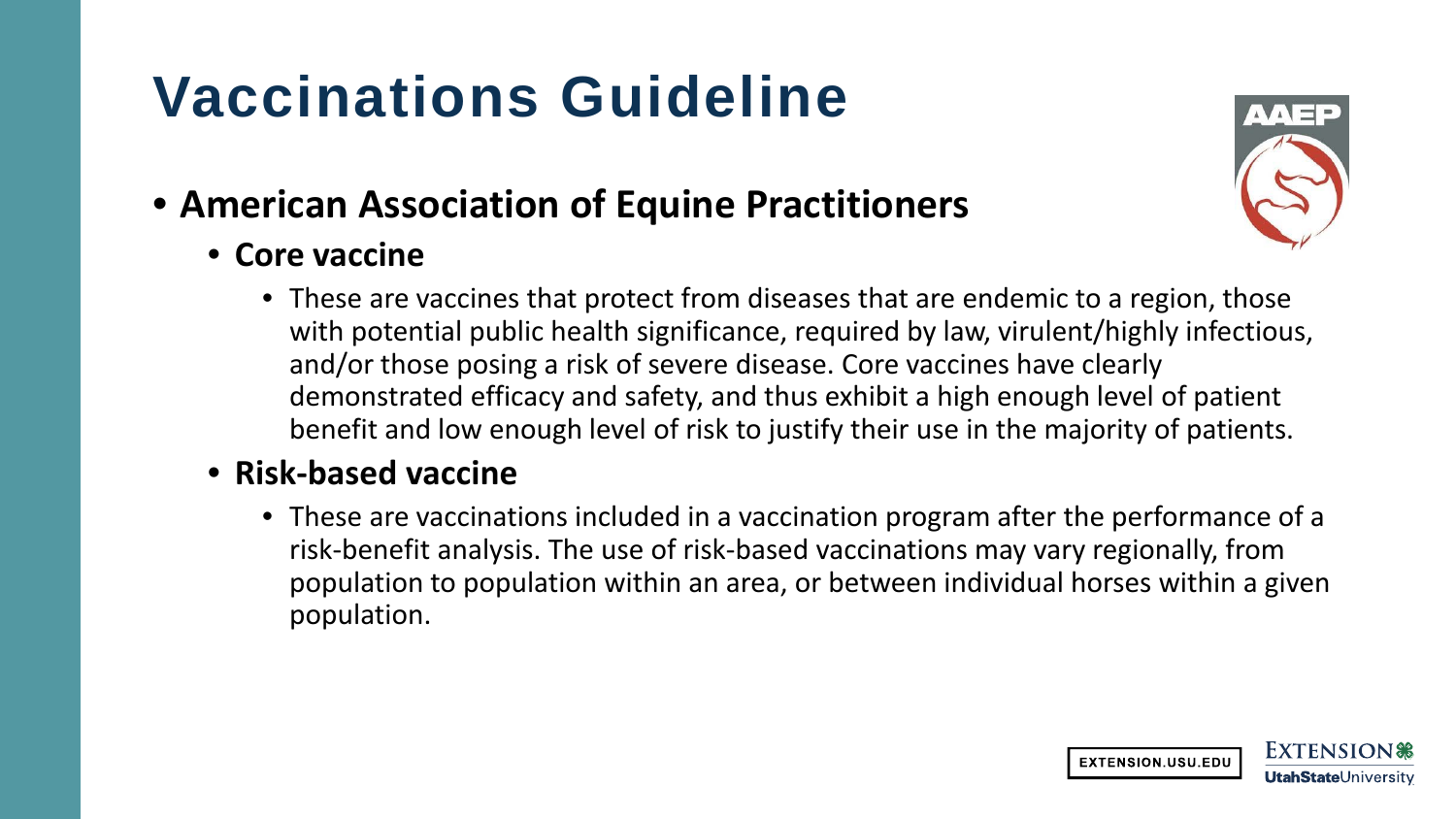## **Core vaccines**

- Eastern/Western equine encephalomyelitis
- Rabies\*
- Tetanus
- West Nile virus











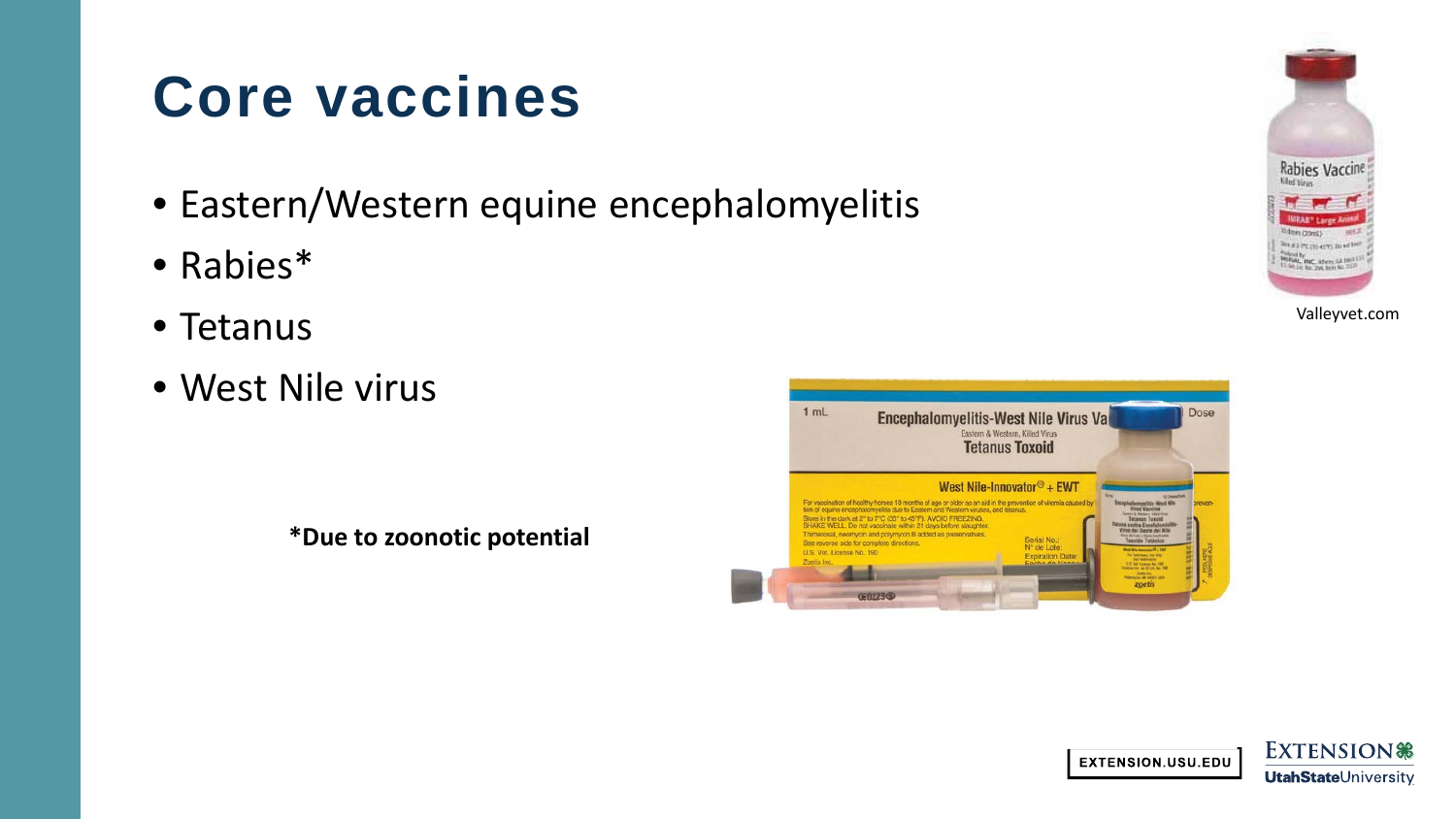#### **Rabies**

- Currently no laws in Utah requiring equine vaccination
- Wildlife that horses can encounter that are known carriers of rabies include raccoons, fox, skunk, or bats.







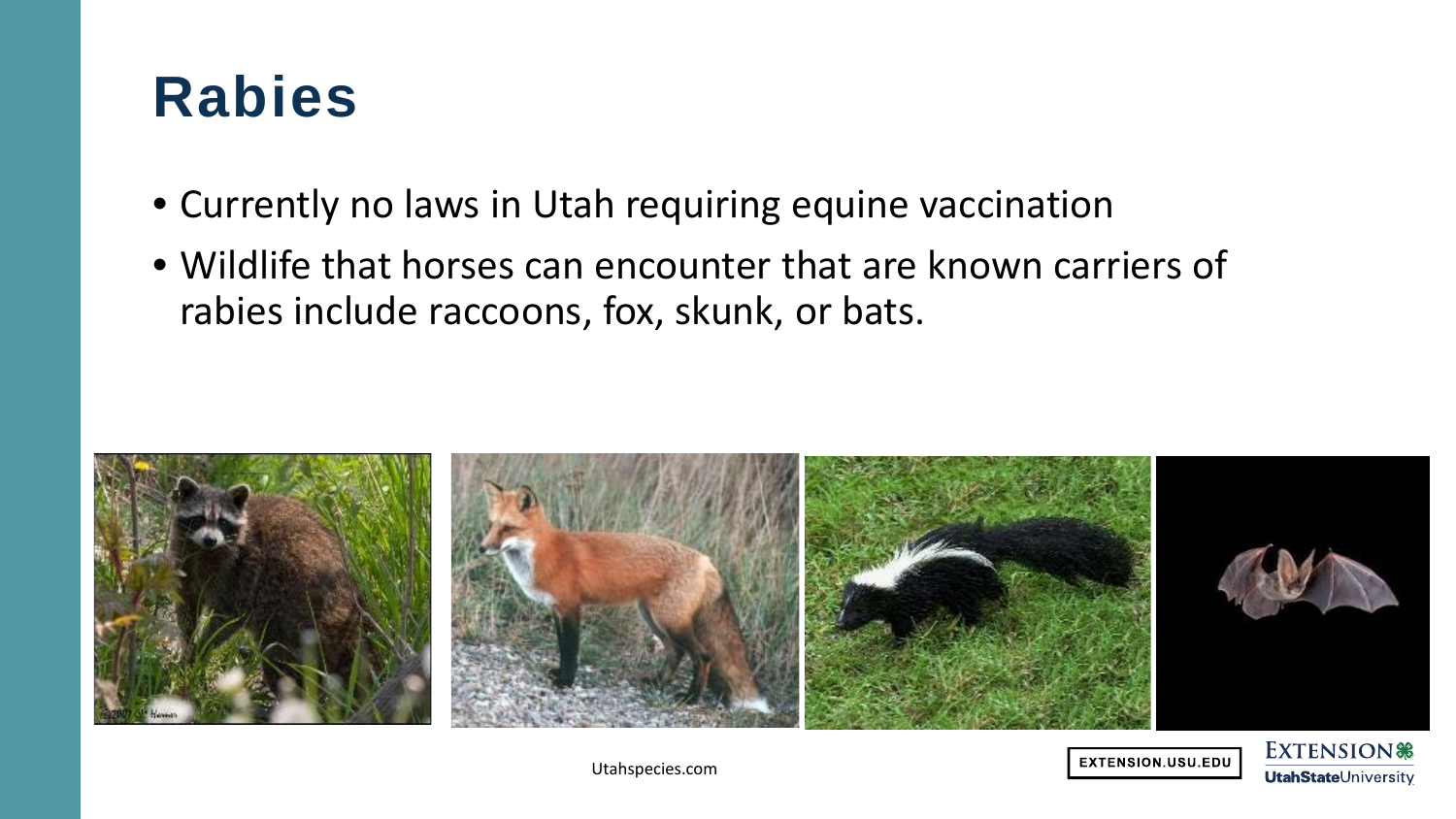## **Rabies in a horse**

- Rare in horses but can happen
- Spread through saliva in bites from an infected animal
	- Most often on muzzle, face, and lower limbs
- Virus migrates to the brain where it replicates and becomes fatal
- No treatment available
- Diagnosis is made by testing brain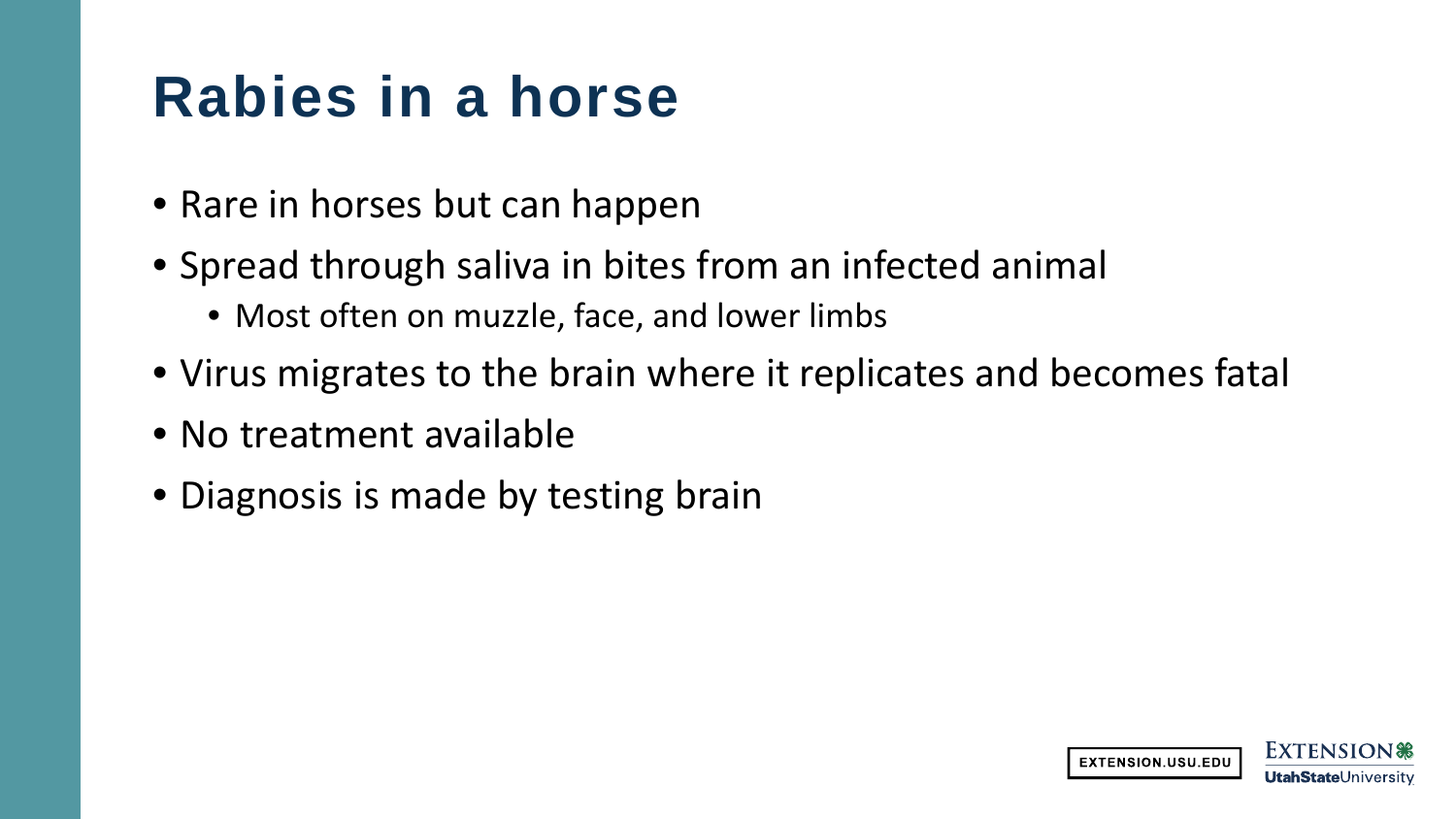# **Signs of rabies in a horse**

- Two forms exhibit in horses
	- Furious Form (not common)
		- Anxious
		- aggressive and dangerous
	- Paralytic Form
		- Ataxia
		- Drooling
		- Unable to swallow
		- Weakness
		- Drooping of lower jaw



www.mypetsnvets.com

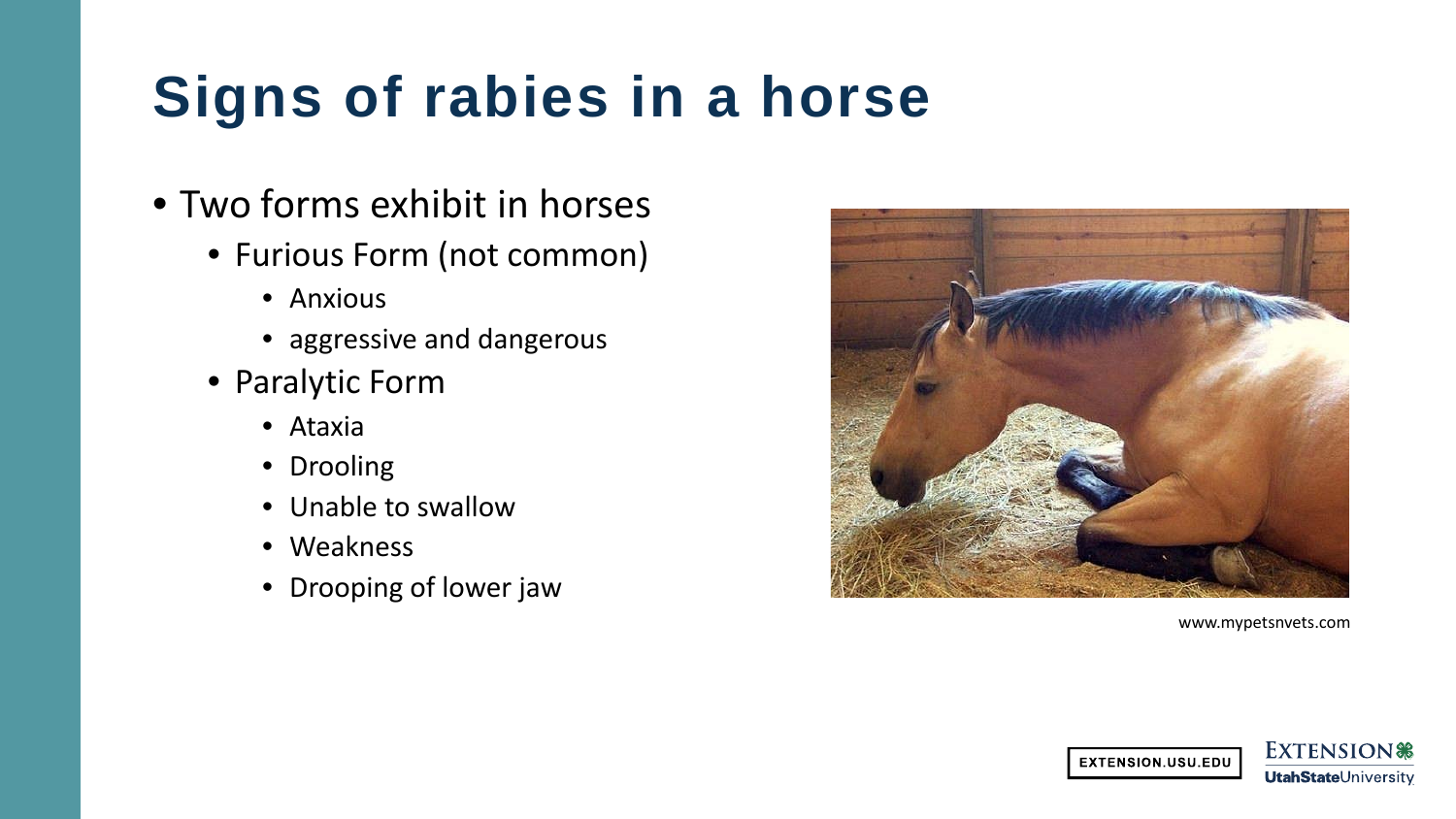## **Zoonotic potential**

- People can be infected when examining the horse's mouth or giving it medication with bare hands.
	- Can be spread to humans by infected saliva from the horse coming into contact with mucus membranes of people
	- Strict adherence to biosecurity is important





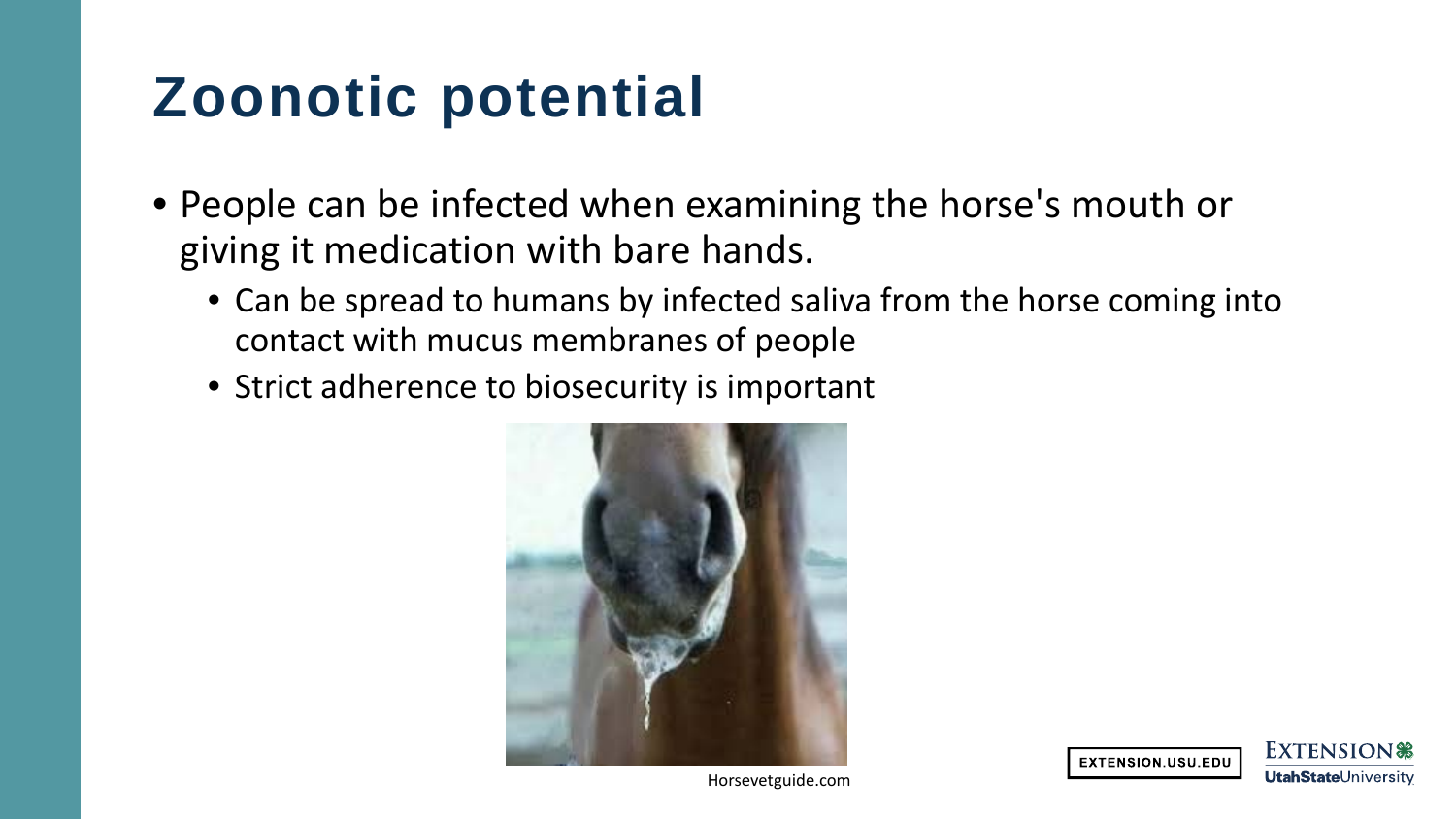# **Vaccination of horses for rabies**

- Must be labeled for horses
- Adhere to label instructions
- Single does with yearly booster
- Vaccinate pregnant mare 4-6 weeks prior to foaling
- If a certificate is required, the vaccine must be administered by a licensed veterinarian.



Valleyvet.com



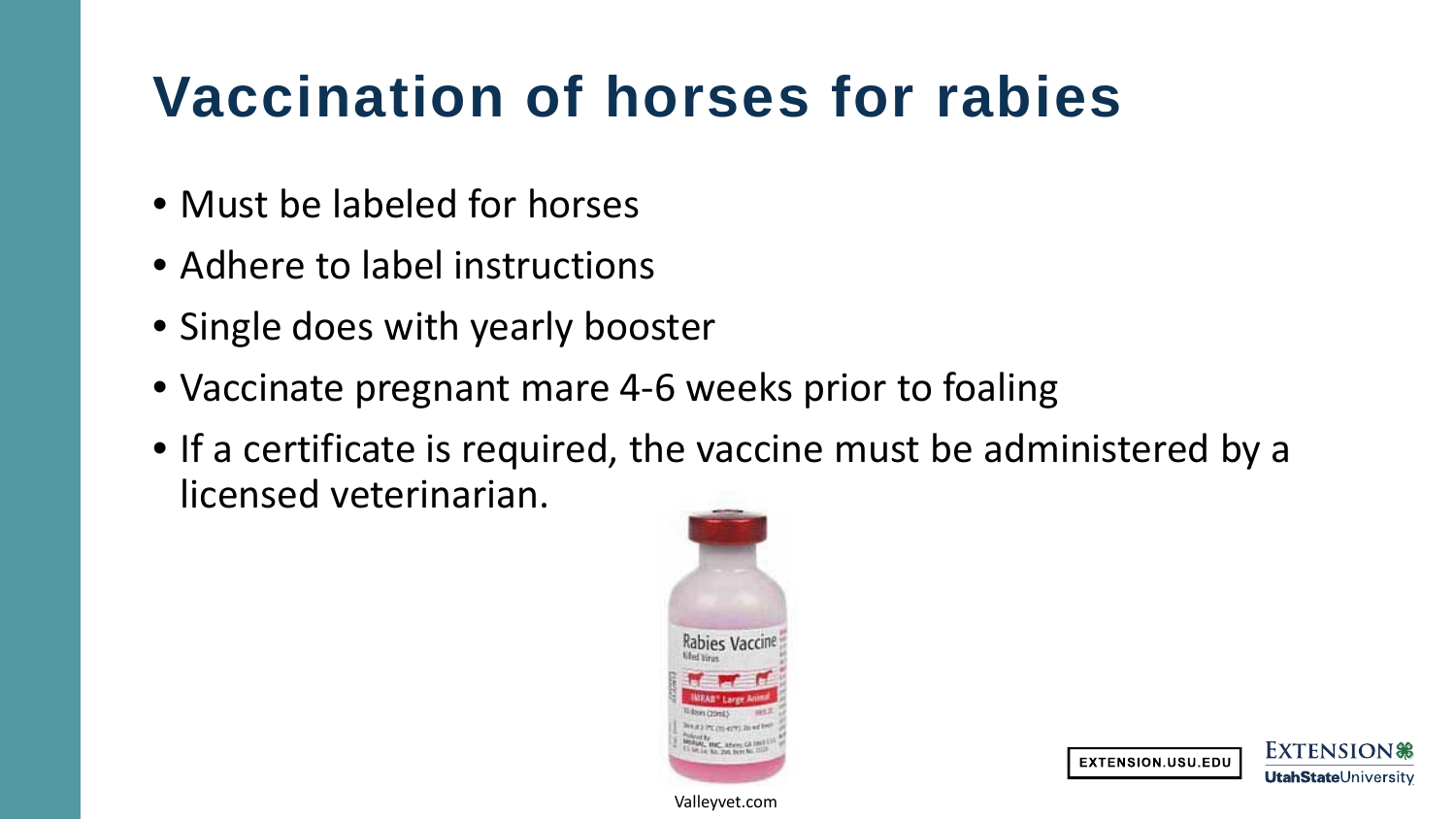## **Risk-based vaccines**

- Equine herpes virus (Rhino)
- Equine influenza
- Equine viral arteritis (Mainly in breeding stallions, mares)
- *Streptococcus equi* (strangles)
- Potomac horse fever



Valleyvet.com



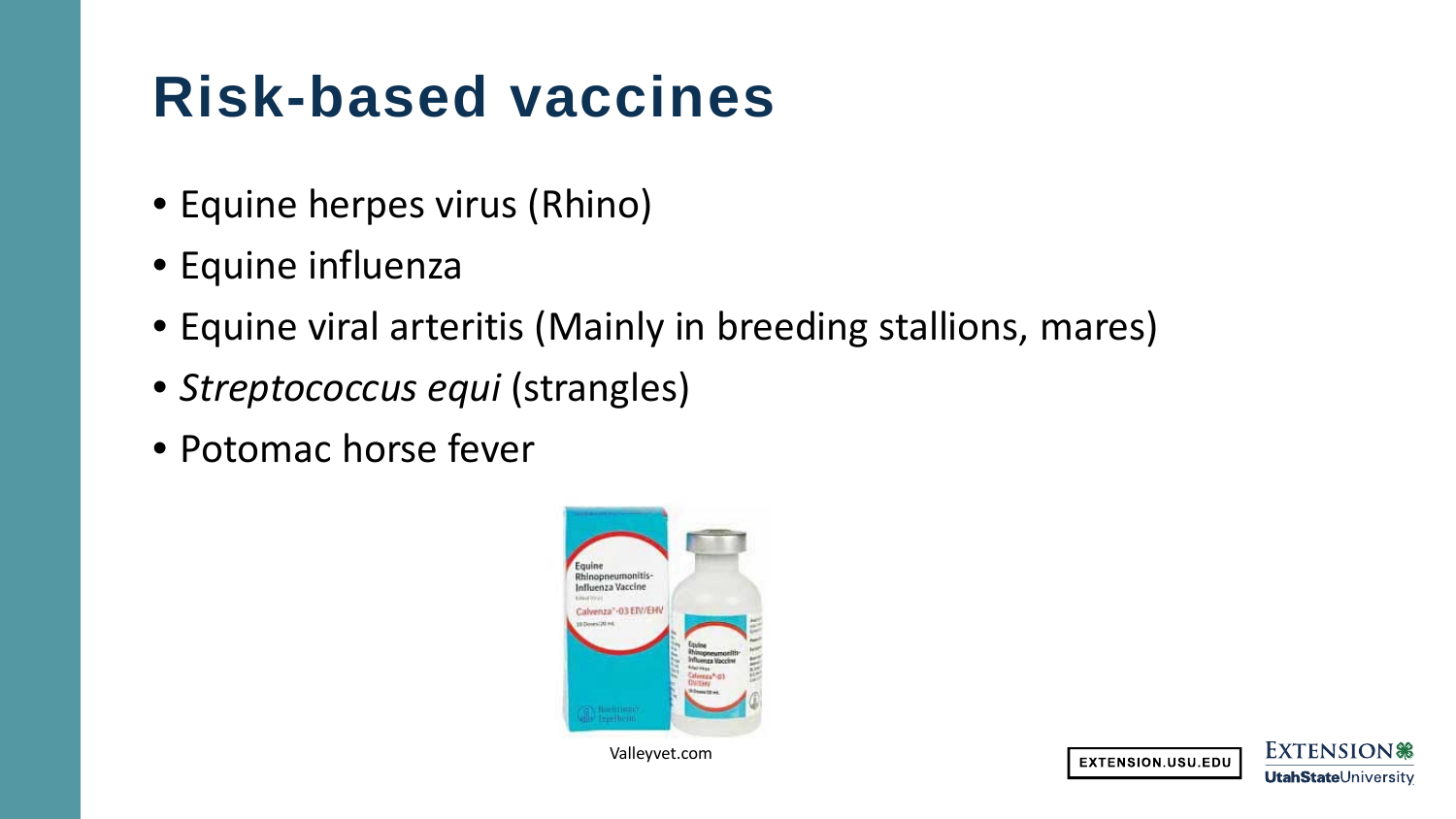# **Vaccine MUSTS!!**

- Consult a veterinarian
- Follow labeled directions
	- Storage
	- Application
		- Subcutaneous versus Intramuscular
- Strict adherence to interval between boosters
- Switching Brand Names may require the booster series not just annual revaccination
	- West Nile vaccine



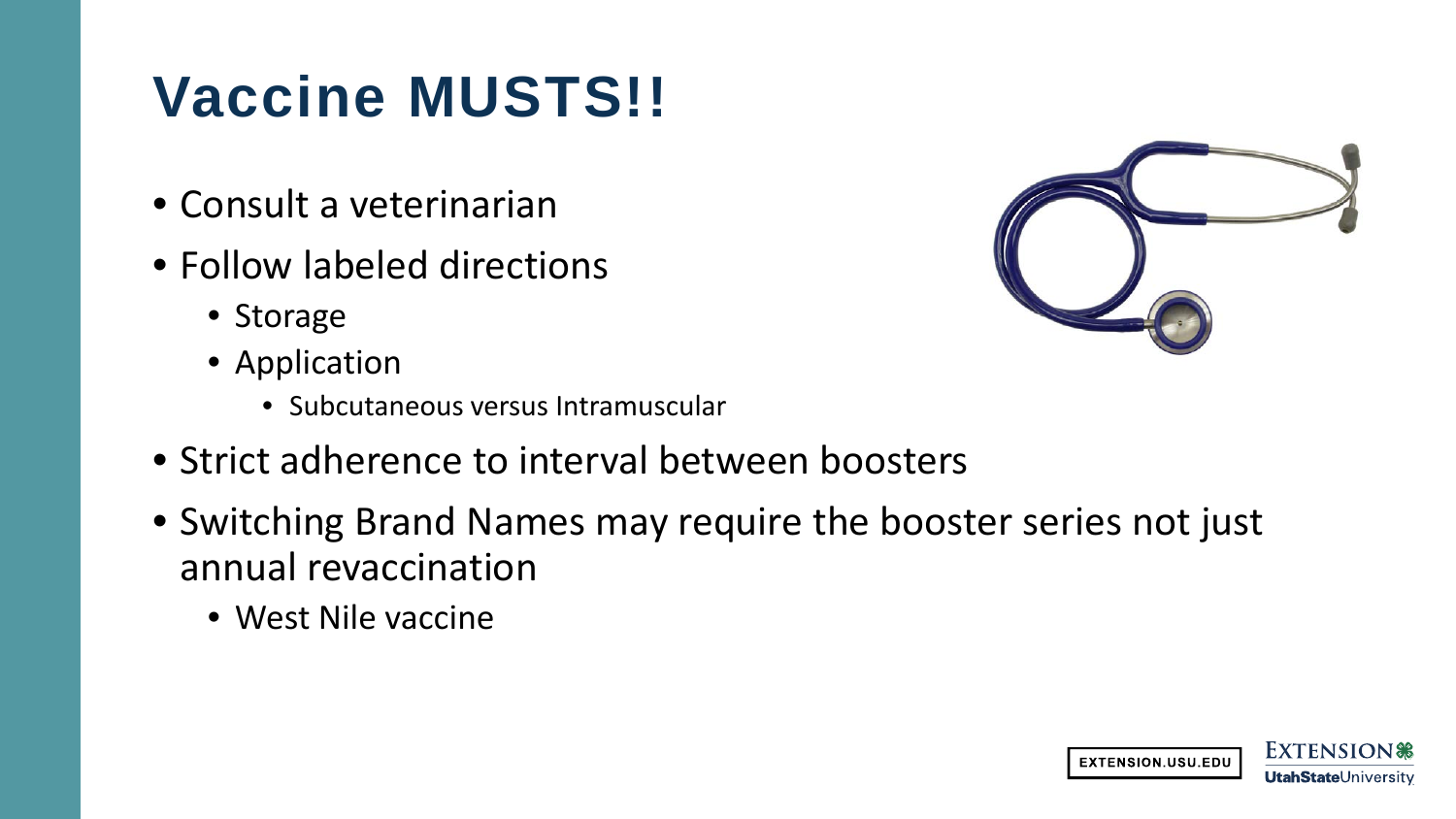# **When should you vaccinate?**

- Always follow label directions
- In general
	- Unvaccinated horses
		- Initial two shot series with a 4-6 week interval between doses before the vector season
	- Previously vaccinated horses
		- 3-4 weeks before exposure or the vector season
	- Brood mares
		-



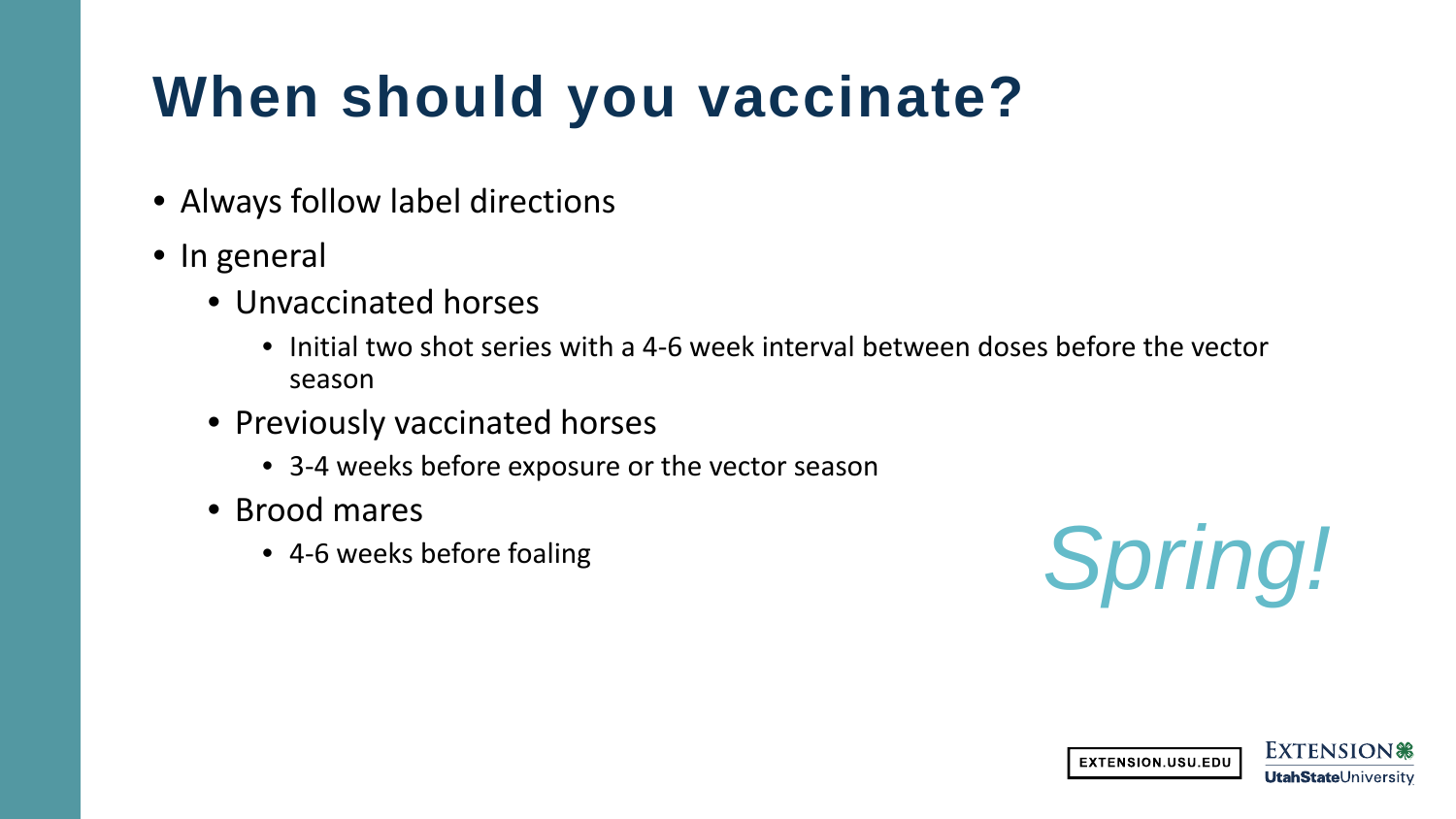#### **Why do we vaccinate pregnant brood mares?**

- Colostrum milk
	- First milk that the baby ingests needs to be rich in antibodies
- Baby will be born without a functional immune system
- Mother confers immunity (antibodies) to baby through colostrum
- Absorbed within first 12 hours





Wynoaksfarm.com